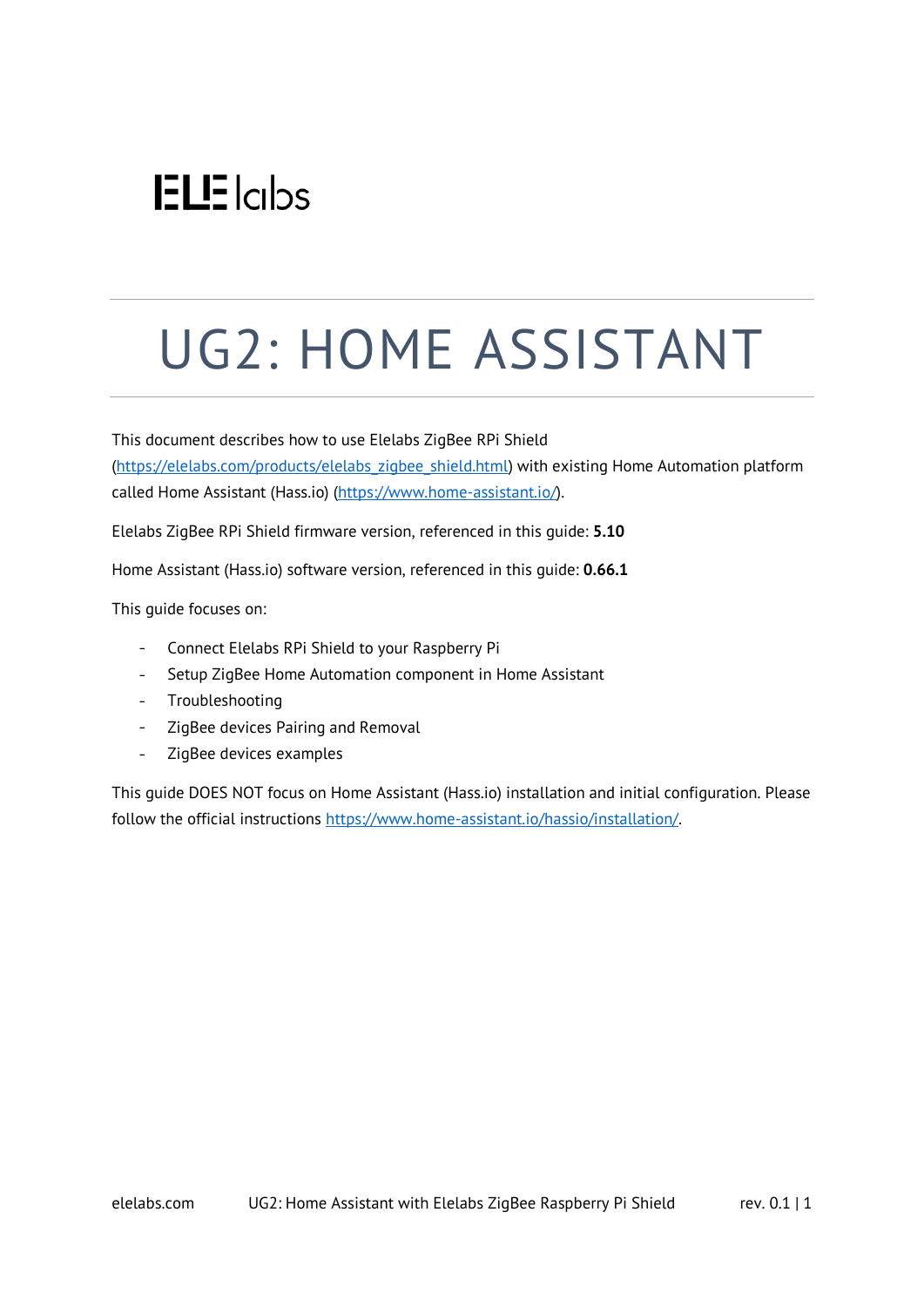## **Table of Contents**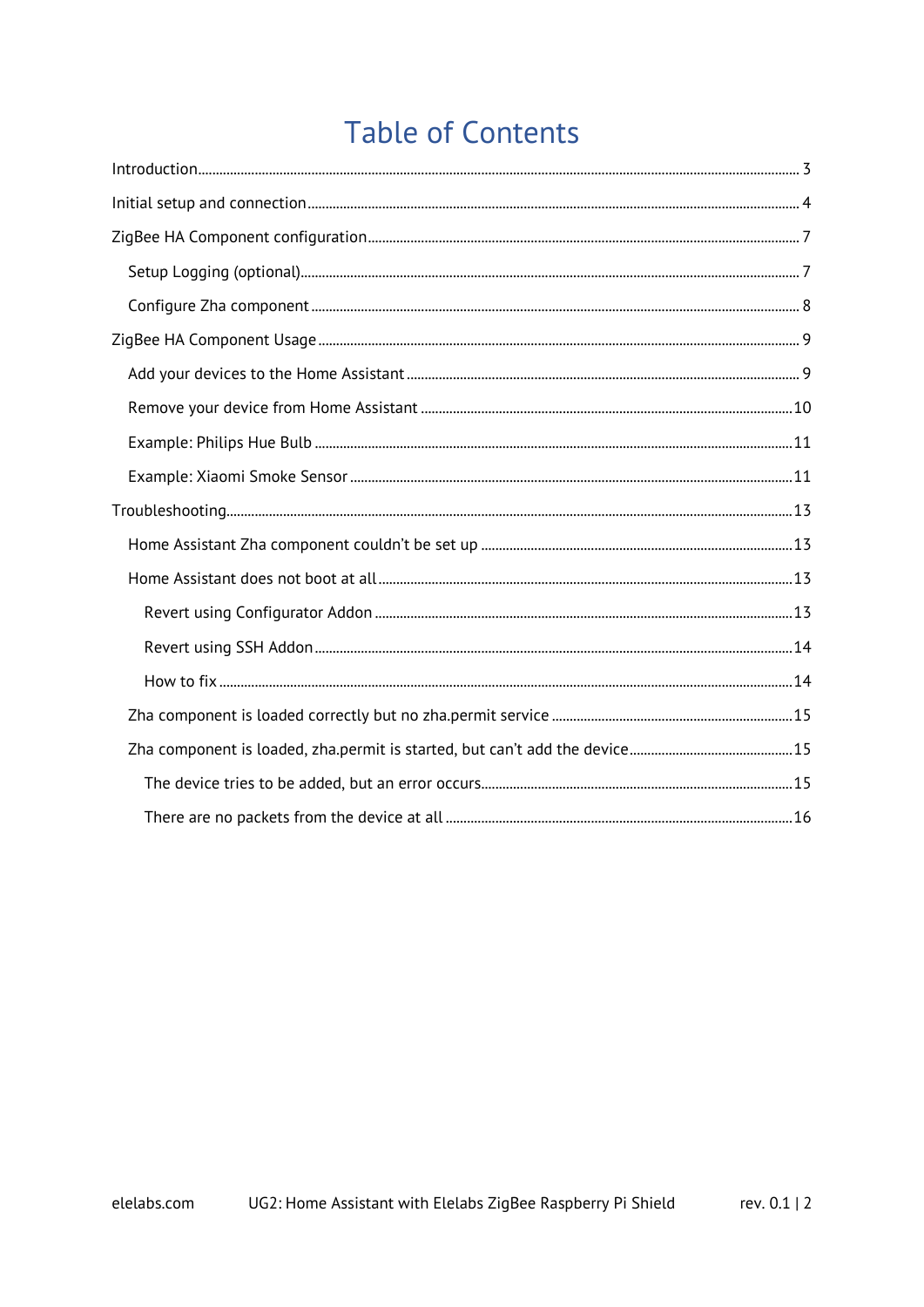### Introduction

<span id="page-2-0"></span>Elelabs ZigBee RPi Shield can be used with a Raspberry Pi with Home Assistant installed

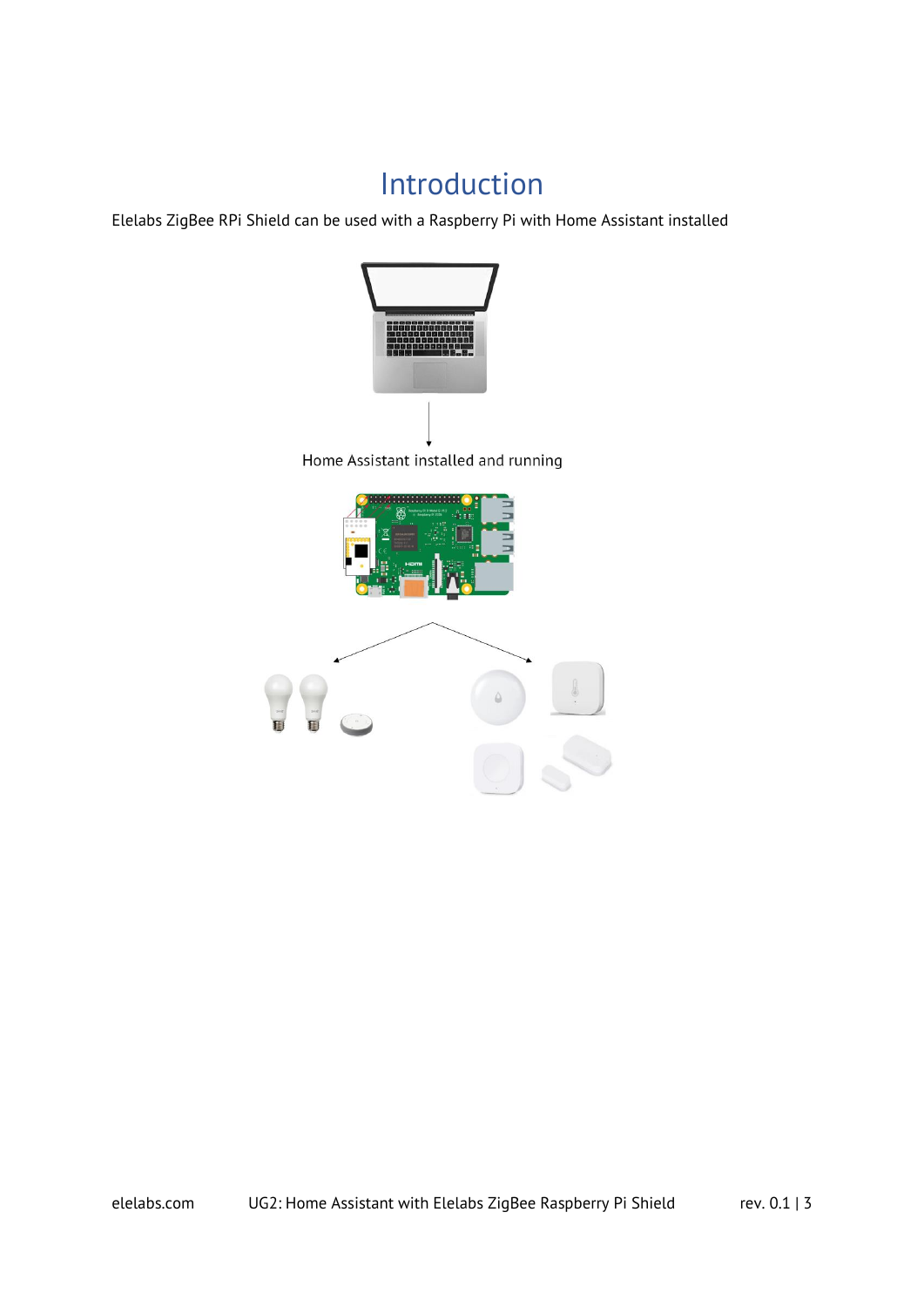### Initial setup and connection

<span id="page-3-0"></span>This guide does not cover Home Assistant (Hass.io) installation. We assume, that you can access Home Assistant Web Interface using your browser.

It's highly recommended to have SSH Server and Configurator addons installed, at least during the ZigBee setup phase. To install them just follow the Hass.io installation guide [\(https://www.home](https://www.home-assistant.io/hassio/installation/)[assistant.io/hassio/installation/\)](https://www.home-assistant.io/hassio/installation/).



Insert the Elelabs ZigBee RPi Shield into your Host machine.



Usage with Raspberry Pi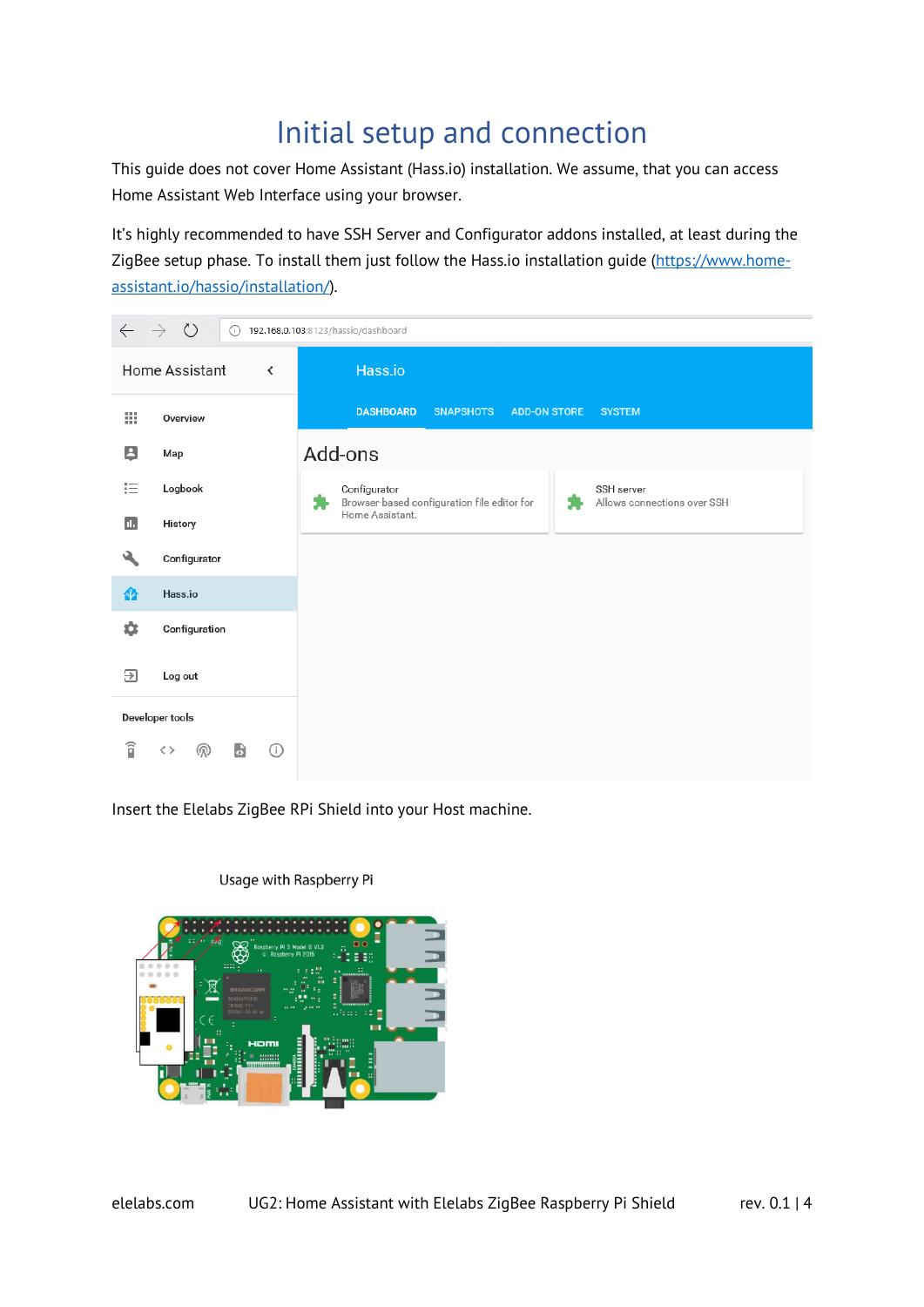*If you are using Raspberry Pi 3 you need to perform an additional step of disabling the Bluetooth UART configuration. To do it:*

- *Insert the SD card with installed Hass.io into your PC/laptop.*  $\sim$
- *Find the config.txt file in the SD card file system*
- *Modify this file and add an extra line at the end:*  dtoverlay=pi3-miniuart-bt



- $\mathcal{L}^{\text{max}}$ *Insert your SD card back inside the Raspberry Pi*
- *Wait for Hass.io to boot*  $\overline{a}$

Once Home Assistant is ready, please SSH into the machine using any tool available to you.



Confirm that it's visible to Home Assistant by running the following command:

hassio host hardware

This should give the following output:

elelabs.com UG2: Home Assistant with Elelabs ZigBee Raspberry Pi Shield rev. 0.1 | 5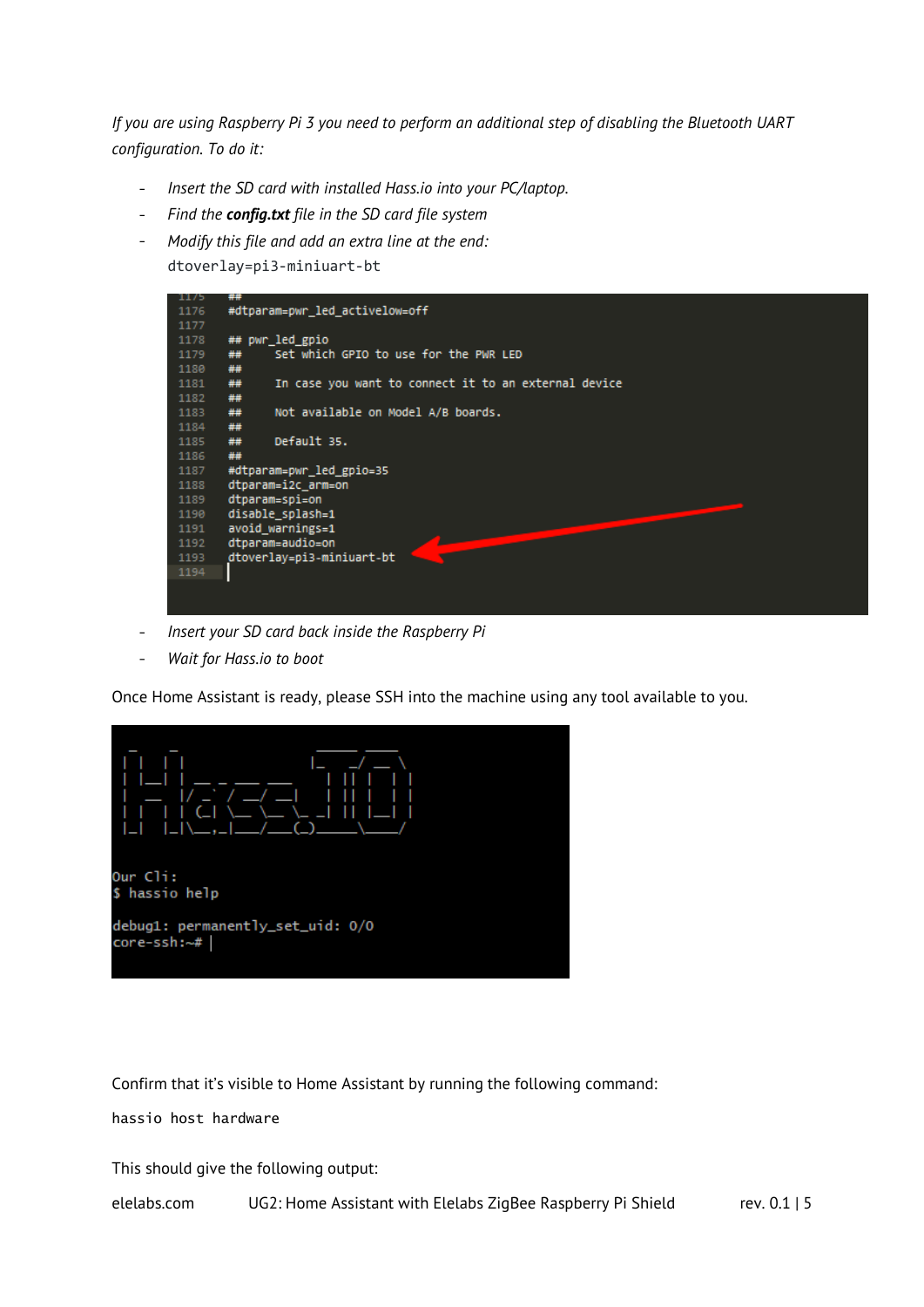```
core-ssh:~# hassio ho hardware
      "result": "ok",<br>"data": {
            "serial": [
                  "/dev/ttyS0",<br>"/dev/ttyAMA0"
            ı,
              input" : [],
            "disk": [],
              gpio": \overline{[}"gpiochip100",
                   "gpiochip0"
            ],<br>"audio": {<br>"0": {
                   "o": {
                         "name": "bcm2835 - bcm2835 ALSA",
                         "type": "ALSA",
                         "devices": {<br>"devices": {<br>"0": "digital audio playback",<br>"1": "digital audio playback"
                         }
                  }
            \mathcal{F}}
```
Here you can see 2 serial ports:

/dev/ttyAMA0 (which is the UART port of the Raspberry Pi and that's the port, which is used  $\Delta \sim 10^4$ by Elelabs ZigBee RPi Shield)

If any of these steps failed, please check out the Troubleshooting section of this document.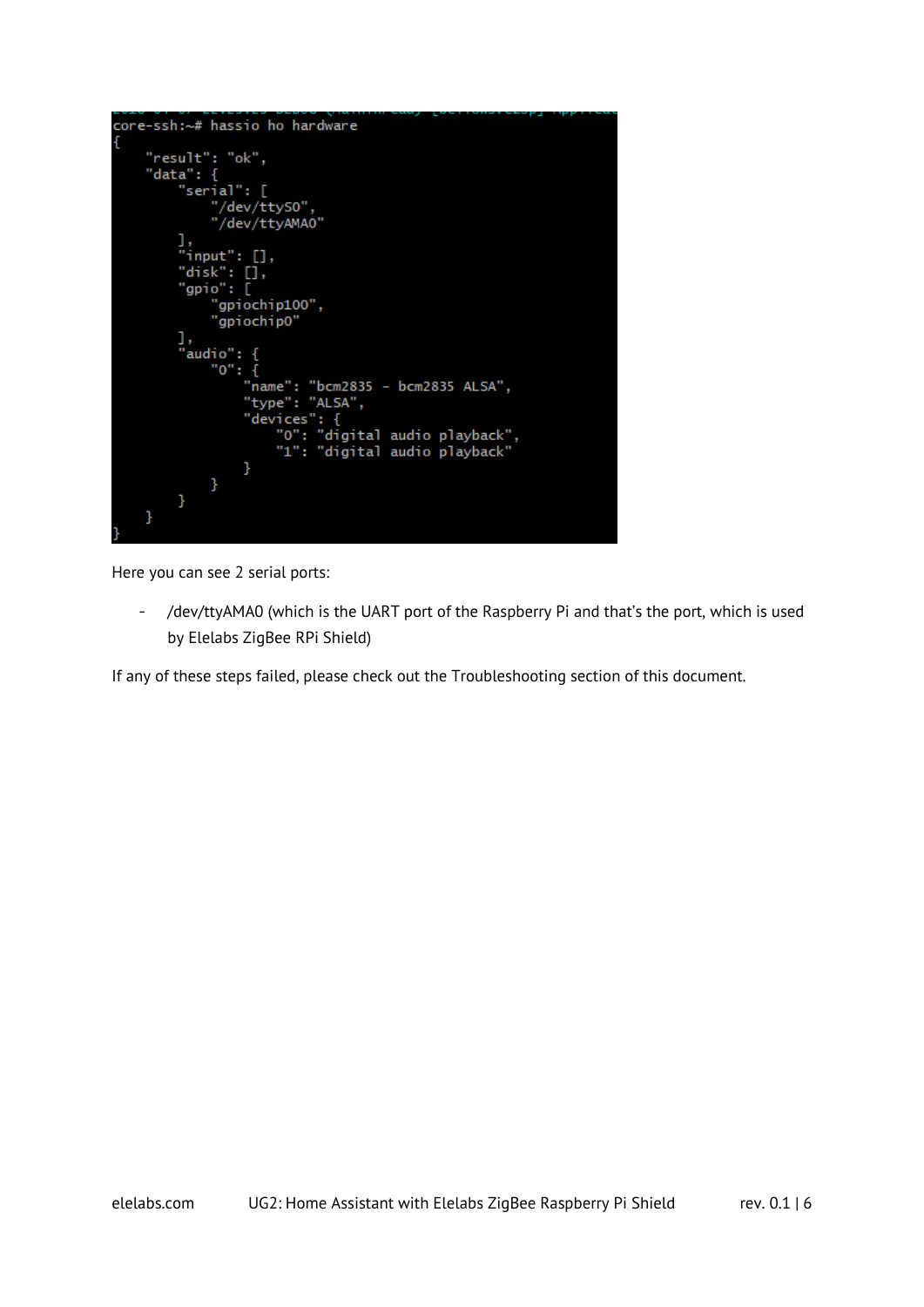## ZigBee HA Component configuration

<span id="page-6-0"></span>To work with Elelabs ZigBee RPi Shield from Home Assistant we are using ZigBee Home Automation Component [\(https://www.home-assistant.io/components/zha/\)](https://www.home-assistant.io/components/zha/). It comes preinstalled into Hass.io so we only need to configure it properly to get it working.

### Setup Logging (optional)

<span id="page-6-1"></span>To spot any potential issues it's good practice to enable logging, at least during the setup and installation period. To do it, just add the following lines to the configuration file **/config/configuration.yaml**:

```
logger:
   default: warn
   logs:
     homeassistant.components.zha: debug
     bellows.ezsp: debug
     bellows.uart: debug
     zigpy.zdo: debug
     zigpy.application: debug
```

```
Configurator
Home Assistant
                                                   \epsilonП
 排
              Overview
 \boxed{2}Map
                                                                     Trigger platform
                                                                                                                                                                /config/configuration.yaml
                                                                     Select trigger platform
                                                                                                                                                  ÿ
狂
              Logbook
                                                                                                                                                                36 - updater:<br>37 - # Optional, allows Home Assistant developers to focus on<br>38 - # include_used_components: true
                                                                     Events
 \blacksquareHistory
                                                                                                                                                                \frac{1}{39}#-Discover-some-devices-automatically-<br>discovery:-
                                                                     \ddot{\phantom{1}}\frac{40}{41}\overline{\mathbf{a}}Configurator
                                                                                                                                                                42=<br>#-Allows-you-to-issue-voice-commands-from-the-frontend-in<br>conversation:-
                                                                                                                                                                43<br>44<br>45<br>46<br>48<br>49<br>58
                                                                    Entities
 合
              Hass.io
                                                                     Sun (sun.sun)
                                                                                                                                                                      =<br>#-Enables-support-for-tracking-state-changes-over-time<br>history:-
 ά
              Configuration
                                                                                                                                                                       #View all events in a logbook
                                                                    Conditions
                                                                                                                                                                58<br>51<br>52<br>53
                                                                    Select condition
                                                                                                                                                                      #-Enables-a-map-showing-the-location-of-tracked-devices<br>man:-
 \RightarrowLog out
                                                                                                                                                                \frac{5}{55}# Track the sun
                                                                    Services
                                                                                                                                                                       Euro
                                                                                                                                                                57
Developer tools
                                                                     automation reload
                                                                                                                                                                57<br>58 # Weather prediction<br>59 * sensor:-
                                                                                                                                                                           - platform: yr
                                                                                                                                                                60
  旨
             \langle \rangleஇ
                                       局
                                                   \odot61
                                                                                                                                                               61 –<br>62 # Text to speech-<br>63 * tts:-<br>64 – Platform: google
                                                                                                                                                               64<br>65
                                                                                                                                                                     #-Cloud<br>cloud:-
                                                                                                                                                               68<br>69<br>70<br>71<br>72
                                                                                                                                                                     –<br>group: :linclude groups.yaml–<br>automation: :linclude automations.yaml<br>script: :linclude scripts.yaml–
                                                                                                                                                                -<br>73 × panel_iframe:<br>74 × ∴configurato
                                                                                                                                                                          anei_irramer<br>-configurator:-<br>- -title: Configurator<br>- -icon:-mdi:wrench-<br>- -url: http://192.168.0.103:3218
                                                                                                                                                                rac{1}{75}<br>76
                                                                                                                                                               \frac{1}{77}\frac{1}{78}78<br>- Mary Logger:-<br>80 - default: warn<br>82 - - homeassistant.components.zha: debug-<br>83 - - - bellows.casp: debug-<br>84 - - bellows.uart: debug-
                                                                                                                                                                           83<br>84<br>85
                                                                                                                                                               86
```
elelabs.com UG2: Home Assistant with Elelabs ZigBee Raspberry Pi Shield rev. 0.1 | 7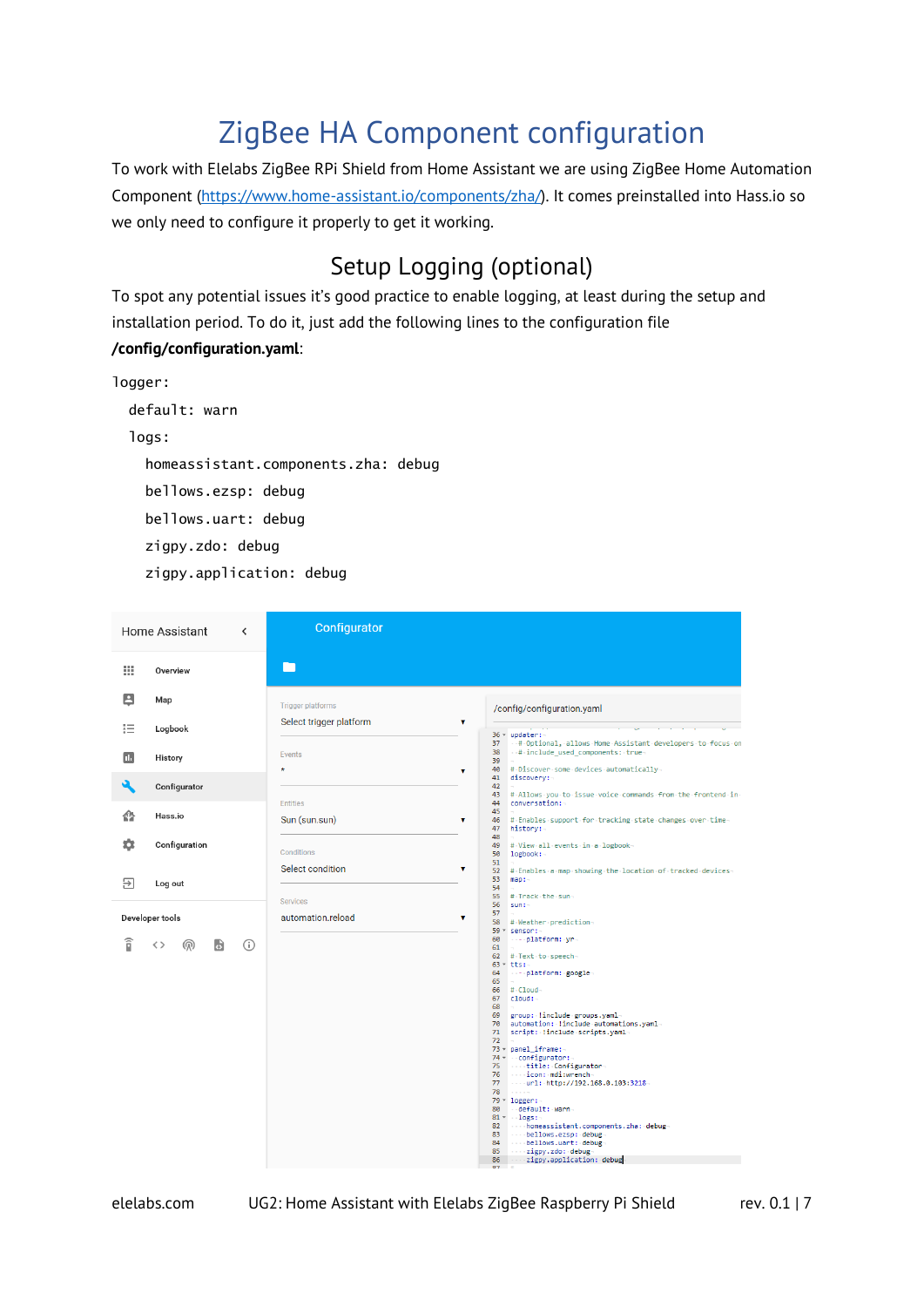Then you can enter the following command in the SSH console to see the log output (do not forget to reload Hass.io after each modification of configuration file).

hassio homeassistant logs

### Configure Zha component

<span id="page-7-0"></span>To setup ZigBee Home Automation component to work properly with Elelabs ZigBee RPi Shield we need to add the following lines in the Configurator Interface to **/config/configuration.yaml**:

zha:

 usb\_path: /dev/ttyAMA0 database\_path: zigbee.db baudrate: 57600

|    | Home Assistant  | $\overline{\phantom{a}}$ | Configurator             |                                                                                                                                                                                                                                                                                                                                                                                                                                                                                                                                                                                                                                                                           |
|----|-----------------|--------------------------|--------------------------|---------------------------------------------------------------------------------------------------------------------------------------------------------------------------------------------------------------------------------------------------------------------------------------------------------------------------------------------------------------------------------------------------------------------------------------------------------------------------------------------------------------------------------------------------------------------------------------------------------------------------------------------------------------------------|
| 排  | Overview        |                          | П                        |                                                                                                                                                                                                                                                                                                                                                                                                                                                                                                                                                                                                                                                                           |
| 8  | Map             |                          | <b>Trigger platforms</b> | /config/configuration.yaml                                                                                                                                                                                                                                                                                                                                                                                                                                                                                                                                                                                                                                                |
| 拒  | Logbook         |                          | Select trigger platform  | $\overline{\mathbf{v}}$<br>31 - # Checks for available updates                                                                                                                                                                                                                                                                                                                                                                                                                                                                                                                                                                                                            |
| п. | History         |                          | Events<br>$\star$        | 32 # Note: This component will send some information about your system to<br>33 # the developers to assist with development of Home Assistant.<br>34 # For more information, please see:<br>35 # https://home-assistant.io/blog/2016/10/25/explaining-the-updater/-<br>$\pmb{\mathrm{v}}$                                                                                                                                                                                                                                                                                                                                                                                 |
|    | Configurator    |                          | <b>Entities</b>          | 36 * updater:<br>37<br>-# Optional, allows Home Assistant developers to focus on popular components. #<br># include_used_components: true-<br>38<br>39                                                                                                                                                                                                                                                                                                                                                                                                                                                                                                                    |
| ⋒  | Hass.io         |                          | Sun (sun.sun)            | # Discover some devices automatically<br>40<br>41<br>v<br>discovery:                                                                                                                                                                                                                                                                                                                                                                                                                                                                                                                                                                                                      |
|    | Configuration   |                          | Conditions               | 42<br># Allows you to issue voice commands from the frontend in enabled browsers-<br>43<br>44<br>conversation:<br>45<br># Enables support for tracking state changes over time<br>46                                                                                                                                                                                                                                                                                                                                                                                                                                                                                      |
| Э  | Log out         |                          | Select condition         | $\pmb{\mathrm{v}}$<br>47<br>history:-<br>48                                                                                                                                                                                                                                                                                                                                                                                                                                                                                                                                                                                                                               |
|    |                 |                          | Services                 | 49<br># View all events in a logbook-<br>50<br>logbook:<br>51                                                                                                                                                                                                                                                                                                                                                                                                                                                                                                                                                                                                             |
|    | Developer tools |                          | automation.reload        | # Enables a map showing the location of tracked devices<br>52<br>v<br>53<br>map:                                                                                                                                                                                                                                                                                                                                                                                                                                                                                                                                                                                          |
| î  | ൘<br>くゝ<br>сJ   | (i)                      |                          | 54<br>55<br># Track - the - sun-<br>56<br>sum:<br>57<br>58 # Weather prediction<br>59 * sensor:<br>60<br>---- platform: .vr-<br>61<br>62 # Text to speech-<br>$63 - tts$ :<br>64<br>- - platform: google<br>65<br>$66$ # Cloud-<br>$67$ $cloud:$<br>68<br>69 group: !include groups.yaml<br>70 automation: !include automations.yaml-<br>71 script: linclude scripts.yaml<br>72<br>73 - panel_iframe:<br>74 v configurator:<br>75 title: Configurator<br>76 icon: mdi:wrench<br>77 \: url: http://192.168.0.103:3218<br>78<br>$\alpha$ - $\alpha$ - $\alpha$ -<br>$79 - zha$ :<br>80<br>usb_path: /dev/ttyUSB0<br>81<br>database_path: zigbee.db<br>baudrate: 57600<br>82 |

Here */dev/ttyAMA0* is from the output of "*hassio host hardware*" command issued in the previous chapter.

After the modification reload the Hass.io and the component would be added.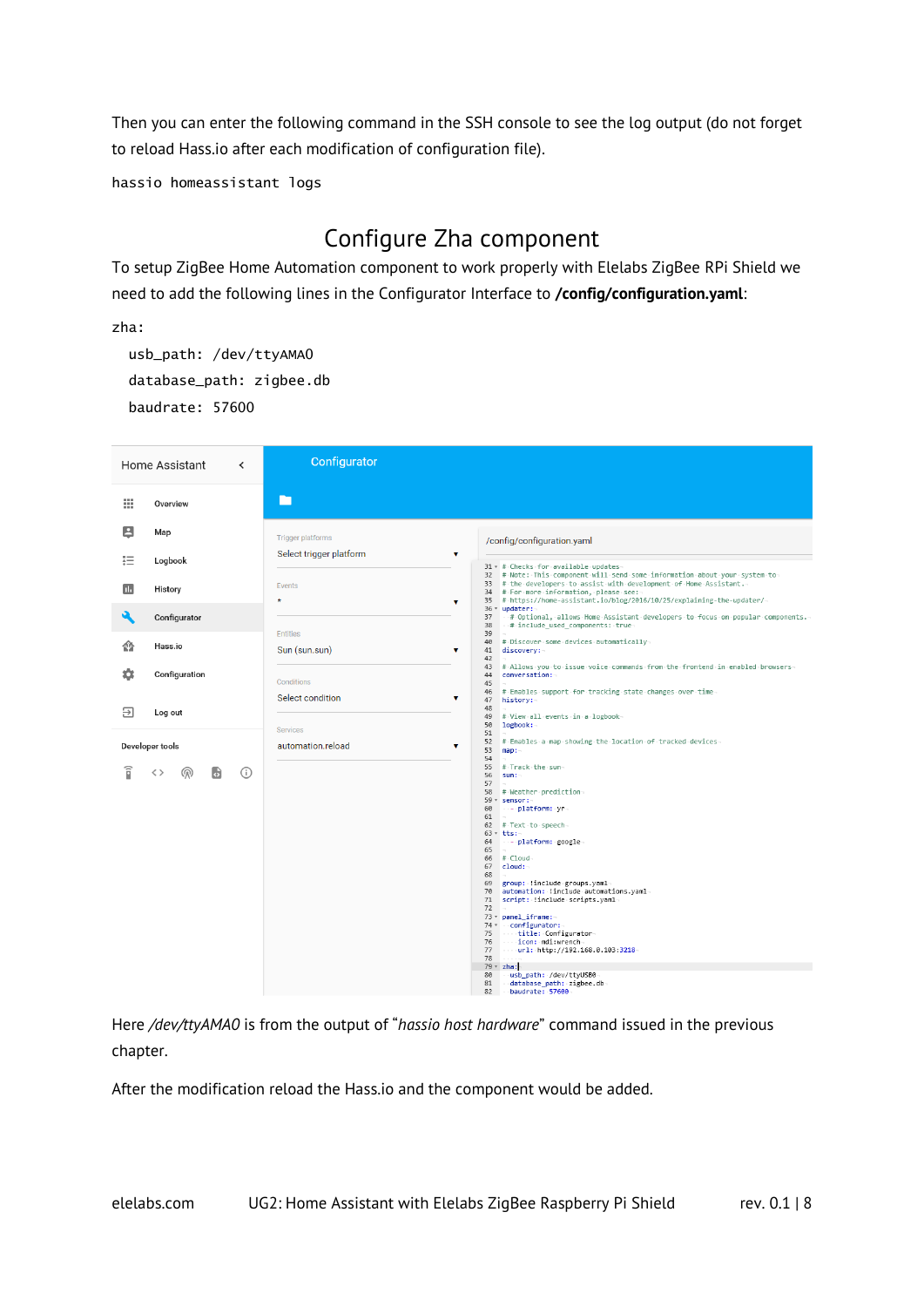## ZigBee HA Component Usage

<span id="page-8-0"></span>Once ZigBee Component is added and configured properly you can start to use it.

### Add your devices to the Home Assistant

<span id="page-8-1"></span>Open the Developers Tools and select *zha.permit* service.

|                | Home Assistant<br>≺ | <b>Services</b>                                                                                |
|----------------|---------------------|------------------------------------------------------------------------------------------------|
| 排              | Overview            | The service dev tool allows you to call any available service in Home Assistant.               |
| 8              | Map                 | Service                                                                                        |
| 挂              | Logbook             | zha.permit<br>×                                                                                |
| $\blacksquare$ | History             | Service Data (JSON, optional)                                                                  |
|                | Configurator        | <b>CALL SERVICE</b>                                                                            |
| 命              | Hass.io             | Allow nodes to join the ZigBee network.                                                        |
| ۰              | Configuration       | <b>Parameter Description</b><br><b>Example</b><br>duration Time to permit joins, in seconds 60 |
| 9              | Log out             |                                                                                                |
|                | Developer tools     |                                                                                                |
| î              | G<br>⊙<br>൫         |                                                                                                |

When you will call it, you have 60 seconds to add the device. It's easier to track the process in the logs, like this:

|  |  | 2018-04-07 19:47:30 DEBUG (MainThread) [bellows.uart] Data frame: b'1152a157547f15f9de7e'               |
|--|--|---------------------------------------------------------------------------------------------------------|
|  |  | 2018-04-07 19:47:30 DEBUG (MainThread) [bellows.uart] Sending: b'82503a7e'                              |
|  |  | 2018-04-07 19:47:30 DEBUG (MainThread) [bellows.ezspl Application frame 85 (setPolicy) received         |
|  |  | 2018-04-07 19:47:30 DEBUG (MainThread) [bellows.ezsp] Send command getNodeId                            |
|  |  | 2018-04-07 19:47:30 DEBUG (MainThread) [bellows.uart] Sending: b'12532157540ded467e'                    |
|  |  | 2018-04-07 19:47:30 DEBUG (MainThread) [bellows.uart] Data frame: b'2253a157540d15b2a70f7e'             |
|  |  | 2018-04-07 19:47:30 DEBUG (MainThread) [bellows.uart] Sending: b'83401b7e'                              |
|  |  | 2018-04-07 19:47:30 DEBUG (MainThread) [bellows.ezsp] Application frame 39 (getNodeId) received         |
|  |  | 2018-04-07 19:47:30 DEBUG (MainThread) [bellows.ezsp] Send command getEui64                             |
|  |  | 2018-04-07 19:47:30 DEBUG (MainThread) [bellows.uart] Sending: b'23502157540c79997e'                    |
|  |  | 2018-04-07 19:47:30 DEBUG (MainThread) [bellows.uart] Data frame: b'3350a157540cd129e69e4a4aa755bb087e' |
|  |  | 2018-04-07 19:47:30 DEBUG (MainThread) [bellows.uart] Sending: b'8430fc7e'                              |
|  |  | 2018-04-07 19:47:30 DEBUG (MainThread) [bellows.ezsp] Application frame 38 (getEui64) received          |
|  |  | 2018-04-07 19:56:15 INFO (MainThread) [homeassistant.components.zha] Permitting joins for 60s           |
|  |  | 2018-04-07 19:56:15 DEBUG (MainThread) [bellows.ezsp] Send command permitJoining                        |
|  |  | 2018-04-07 19:56:15 DEBUG (MainThread) [bellows.uart] Sending: b'3451215754082964ae7e                   |

During this period, you need to follow Device manual to put it in Association mode. Sometimes you just need to give it power.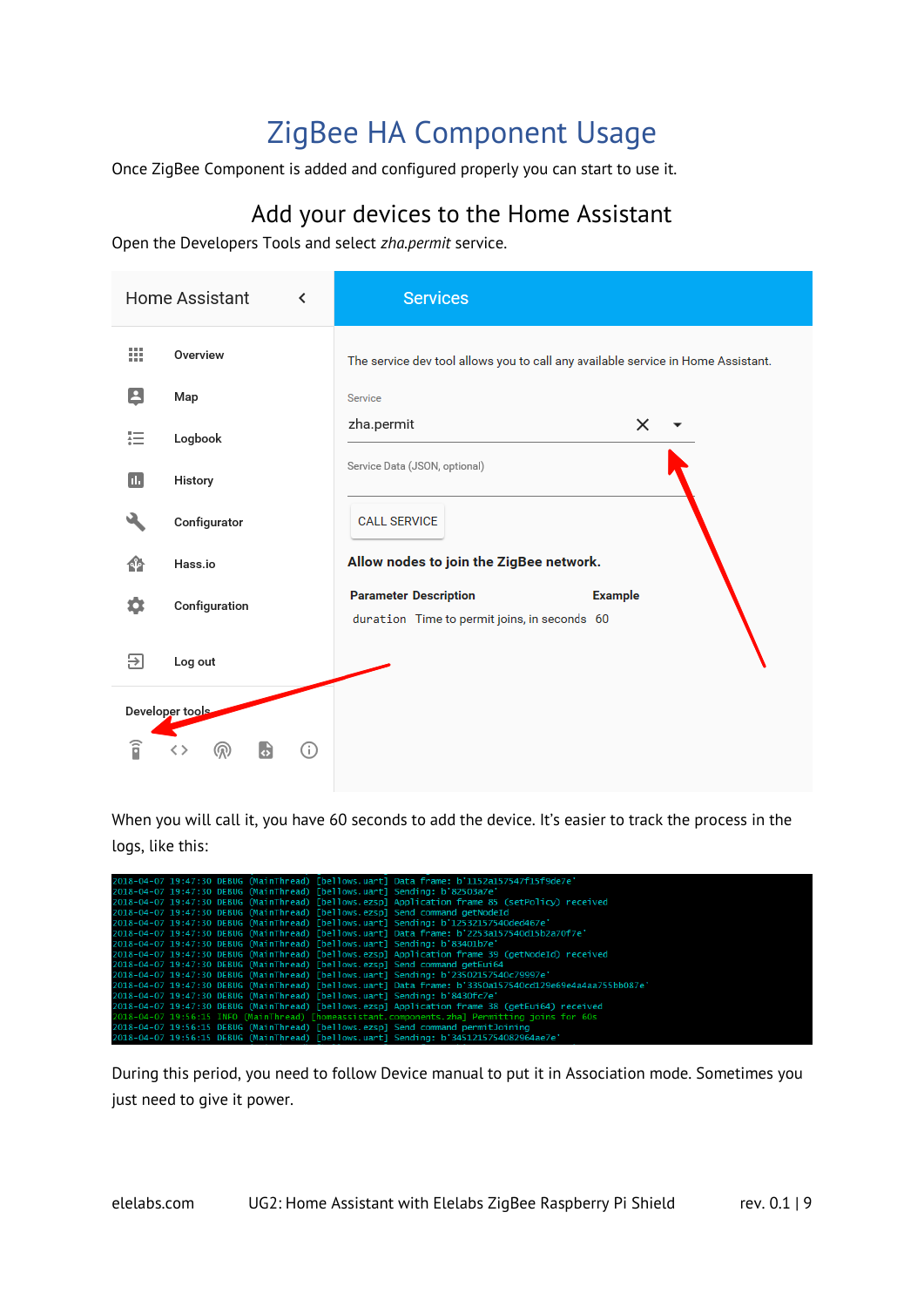If the device is found, you will be able to see it in the logs.



### Remove your device from Home Assistant

<span id="page-9-0"></span>Open the Developers Tools and select *zha.remove* service.

|   | Home Assistant<br>∢       | <b>Services</b>                                                                                                                     |
|---|---------------------------|-------------------------------------------------------------------------------------------------------------------------------------|
| ш | Overview                  | The service dev tool allows you to call any available service in Home Assistant.                                                    |
| Θ | Map                       | Service                                                                                                                             |
| 這 | Logbook                   | zha.remove<br>$\times$                                                                                                              |
| Ш | History                   | Service Data (JSON, optional)<br>{"ieee_address":"00:0d:6f:00:05:7d:2d:34"}                                                         |
|   | Configurator              | <b>CALL SERVICE</b>                                                                                                                 |
| ⋒ | Hass.io                   | Remove a node from the ZigBee network.                                                                                              |
| ✿ | Configuration             | <b>Description</b><br><b>Parameter</b><br><b>Example</b><br>ieee_address IEEE address of the node to remove 00:0d:6f:00:05:7d:2d:34 |
| ₽ | Log out                   |                                                                                                                                     |
|   | Developer tools           |                                                                                                                                     |
| î | (ග)<br>$\bullet$<br>( i ) |                                                                                                                                     |

Enter device IEEE address, which you could see in the logs during the inclusion process (another option is to download and investigate *ZigBee.db* file, which contains all the devices.

Once you call this service you can verify in the logs, that the device has left the network.

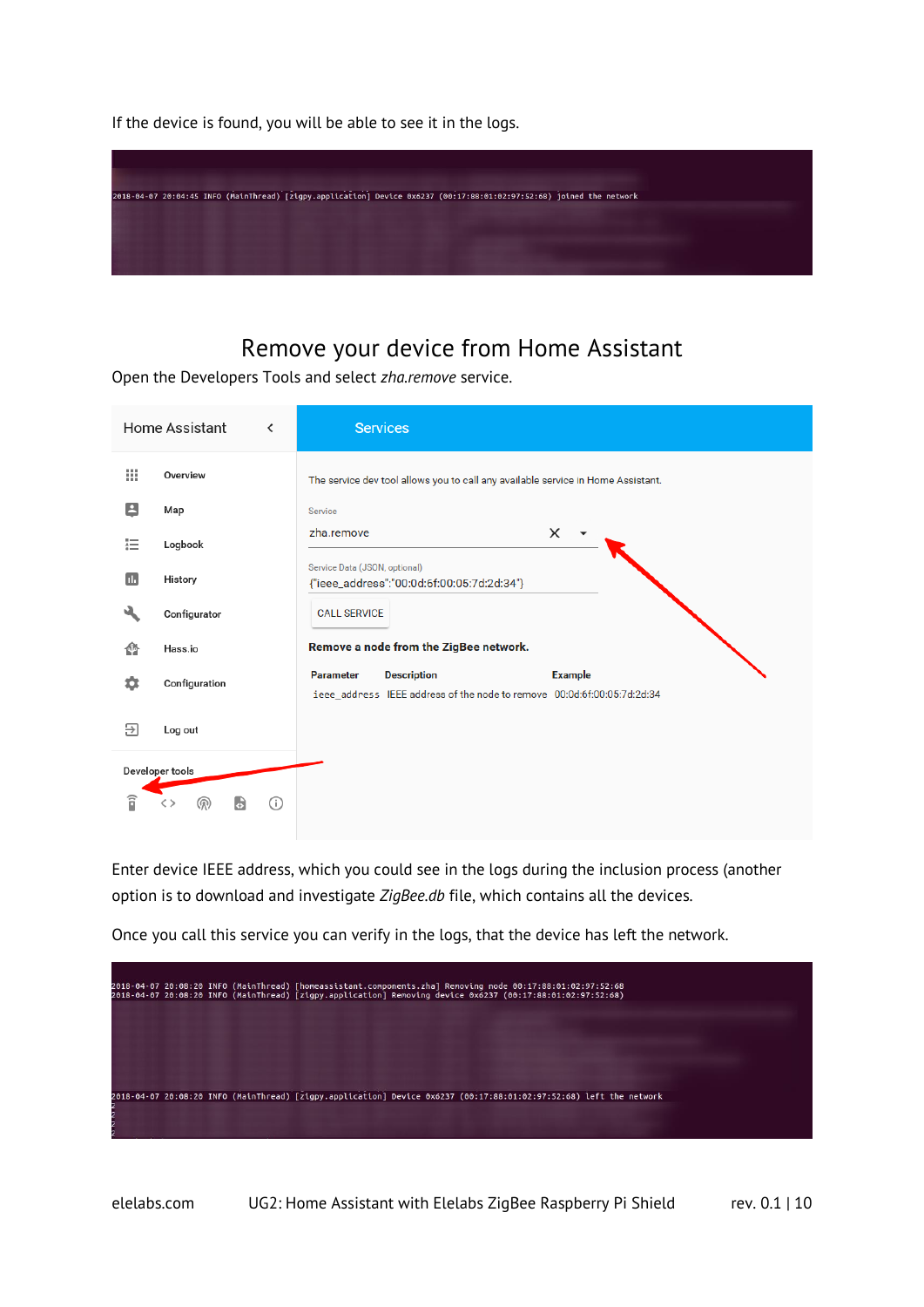### Example: Philips Hue Bulb

<span id="page-10-0"></span>This example is done with Hue White Single bulb E26 but is applicable to other products as well.



To control Philips Hue Light bulb using Home Assistant, one first needs to reset it.

Once it is reset, you can follow the regular process to Add it to the Home Assistant.

- Call permit service in the Developer Tools  $\Delta \sim 10^{-10}$
- Power ON the Lightbulb
- $\overline{a}$ Confirm it's added to the Home Assistant

Now you can control it directly or use in the scenarios.

|                        | <b>Home Assistant</b><br>$\blacktriangleleft$ | Home |          |                                         |                                |                                     |
|------------------------|-----------------------------------------------|------|----------|-----------------------------------------|--------------------------------|-------------------------------------|
| 田                      | <b>Overview</b>                               |      |          |                                         | $[\checkmark]$                 |                                     |
| 日                      | <b>Map</b>                                    |      |          |                                         | Sun yr Symbol LUMI<br>lumi.sen |                                     |
| 狂                      | Logbook                                       |      |          | <b>Welcome Home!</b>                    |                                |                                     |
| П.                     | <b>History</b>                                |      |          | Here are some resources to get started: |                                |                                     |
|                        | Configurator                                  |      | $\times$ | Philips LWB014                          | *                              |                                     |
| 脅                      | Hass.io                                       |      | ٠        | Philips LWB014                          |                                |                                     |
| *                      | <b>Configuration</b>                          |      |          | 12 seconds ago<br><b>off</b>            |                                | our config in<br>duction component. |
| 囝                      | Log out                                       |      |          | 8:00 AM                                 | 8:00 PM                        |                                     |
|                        | <b>Developer tools</b>                        |      |          | <b>Brightness</b>                       |                                |                                     |
| $\widehat{\mathsf{n}}$ | $\bullet$ 0<br>,<br>$\langle \ \rangle$       |      | Ó        |                                         |                                |                                     |
|                        |                                               |      |          |                                         |                                |                                     |
|                        |                                               |      |          |                                         |                                |                                     |

### Example: Xiaomi Smoke Sensor

<span id="page-10-1"></span>This example is done with Xiaomi Mijia Honeywell Fire Alarm Detector but is applicable to other Xiaomi ZigBee products.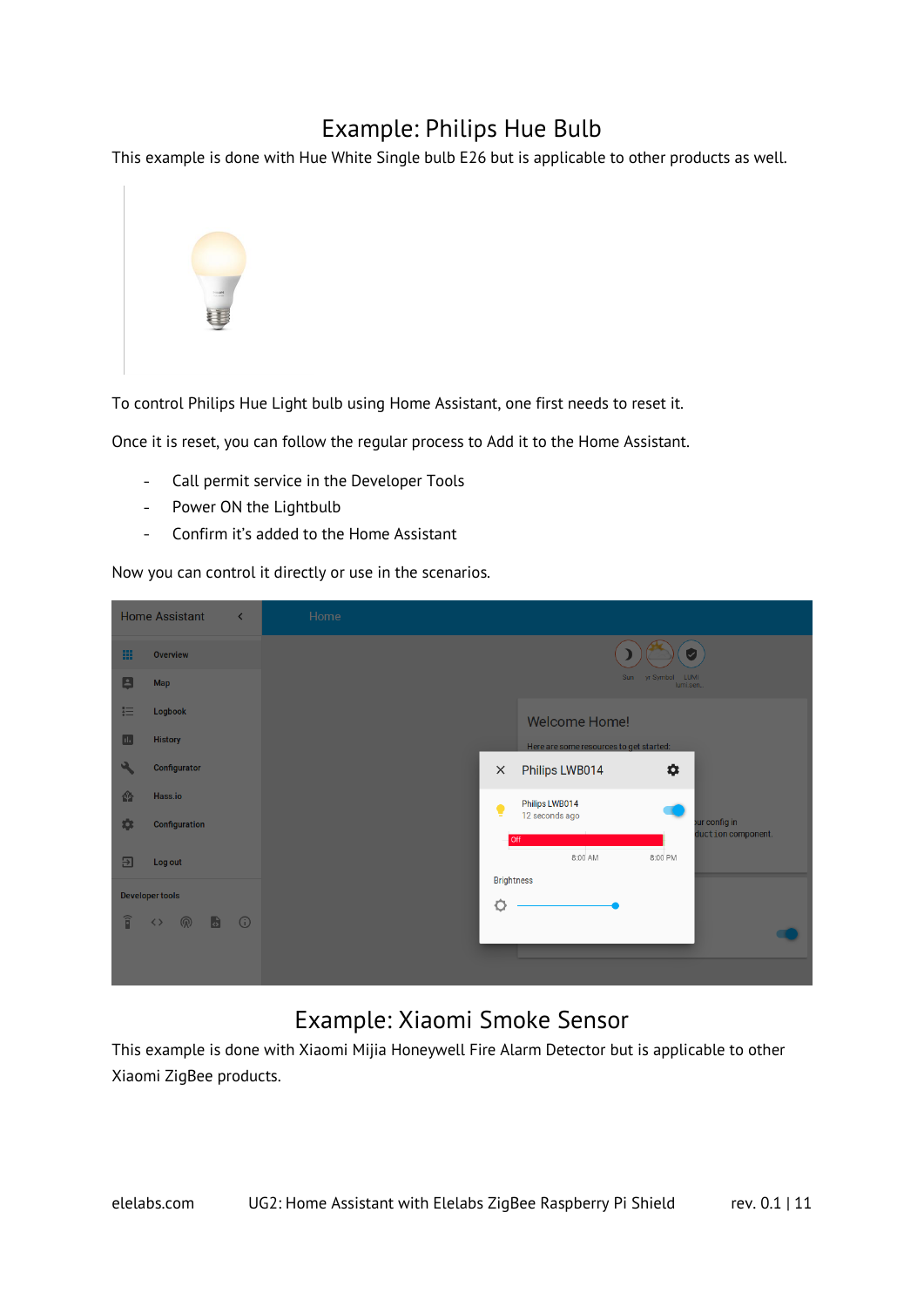

To use it in Home Assistant:

- Call permit service in the Developer Tools  $\omega_{\rm{eff}}$
- Press the button on the sensor promptly within 1second  $\omega_{\rm{max}}$
- Confirm it's added to the Home Assistant  $\sim$

Once included, do the test Alarm. To do it – hold the button on the sensor until it starts alarming and then release it.

The sensor icon should appear in Home Assistant:

|                         | <b>Home Assistant</b><br>$\left\langle \right\rangle$ | Home |                                                                |
|-------------------------|-------------------------------------------------------|------|----------------------------------------------------------------|
| 田                       | <b>Overview</b>                                       |      | $\omega$                                                       |
| B                       | <b>Map</b>                                            |      | Sun yr Symbol LUMI<br>lumi.sen                                 |
| 挂                       | Logbook                                               |      | <b>Welcome Home!</b>                                           |
| $\blacksquare$          | <b>History</b>                                        |      | Here are some resources to get started:                        |
| ٩                       | <b>Configurator</b>                                   |      | LUMI lumi.sensor_smoke $\clubsuit$<br>$\times$                 |
| 脅                       | Hass.io                                               |      | Clear<br>LUMI lumi.sensor_smoke<br>Ø                           |
| \$                      | <b>Configuration</b>                                  |      | 32 minutes ago<br>our config in<br>duction component.<br>Clear |
| $\overline{\mathbf{E}}$ | Log out                                               |      | 8:00 AM<br>8:00 PM                                             |
|                         | <b>Developer tools</b>                                |      | Light                                                          |
| $\widehat{\mathbf{p}}$  | $\bullet$<br>ଭ<br><u>ා</u> (6<br>$\langle \ \rangle$  |      | $\bullet$<br>Philips LWB014                                    |
|                         |                                                       |      |                                                                |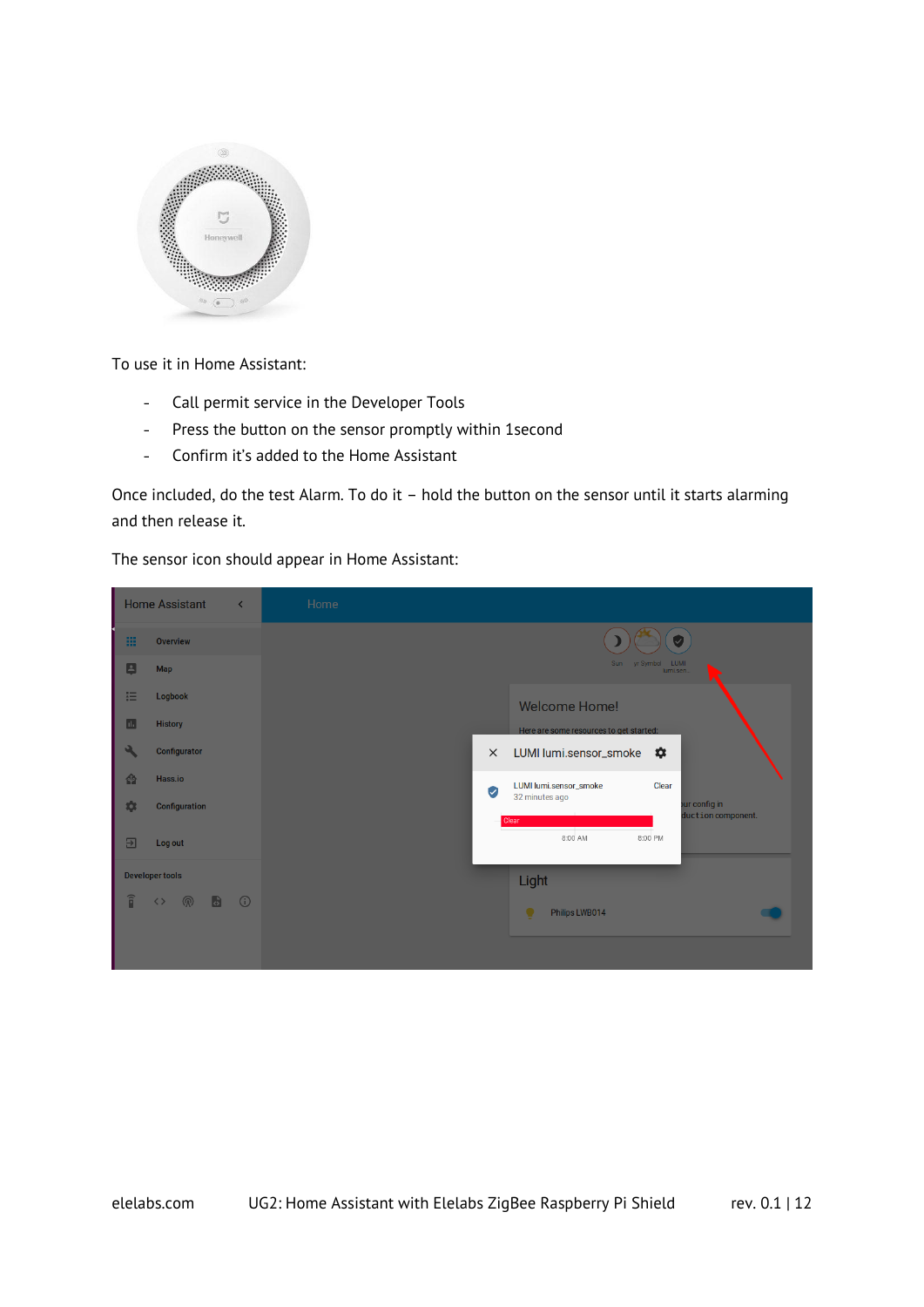### Troubleshooting

<span id="page-12-0"></span>If your issue is not described here or you need help resolving it, please contact support at **info@elelabs.com.**

### Home Assistant Zha component couldn't be set up

<span id="page-12-1"></span>If you have modified the *configuration.yaml* file and found issues after you have restarted the Hass.io, like:

|                        | <b>Home Assistant</b>     | $\overline{\phantom{a}}$ | Home                                                                             |
|------------------------|---------------------------|--------------------------|----------------------------------------------------------------------------------|
| 噩                      | Overview                  |                          |                                                                                  |
| Θ                      | <b>Map</b>                |                          | Sun yr Symbol                                                                    |
| 辷                      | Logbook                   |                          | <b>Invalid Config</b>                                                            |
| 画                      | <b>History</b>            |                          | The following components and platforms could not be set up:                      |
| ىك                     | Configurator              |                          | $\bullet$ zha<br>Please check your config.                                       |
| ⋒                      | Hass.io                   |                          | <b>DISMISS</b>                                                                   |
| 森                      | <b>Configuration</b>      |                          |                                                                                  |
| ₽                      | Log out                   |                          | <b>Welcome Home!</b>                                                             |
|                        | <b>Developer tools</b>    |                          | Here are some resources to get started:<br>• Configuring Home Assistant          |
| $\widehat{\mathbb{I}}$ | $\blacksquare$<br>⋒<br>くゝ | $\odot$                  | • Available components<br>• Troubleshooting your configuration<br>• Getting help |
|                        |                           |                          | To not see this card popup in the future, edit your config in                    |
|                        |                           |                          | configuration.yaml and disable the introduction component.                       |
|                        |                           |                          | <b>DISMISS</b>                                                                   |
|                        |                           |                          |                                                                                  |
|                        |                           |                          |                                                                                  |

This probably means you have set up the *usb\_path* part of the configuration wrong. Check it once again.

If the path is correct, then check the logs for potential issues and contact us.

### Home Assistant does not boot at all

<span id="page-12-2"></span>If you have modified the *configuration.yaml* file and the Home Assistant does not boot at all after the restart, first DON'T PANIC.

### <span id="page-12-3"></span>Revert using Configurator Addon

Just open the Configurator Addon Web UI and comment the **zha** component configuration like this: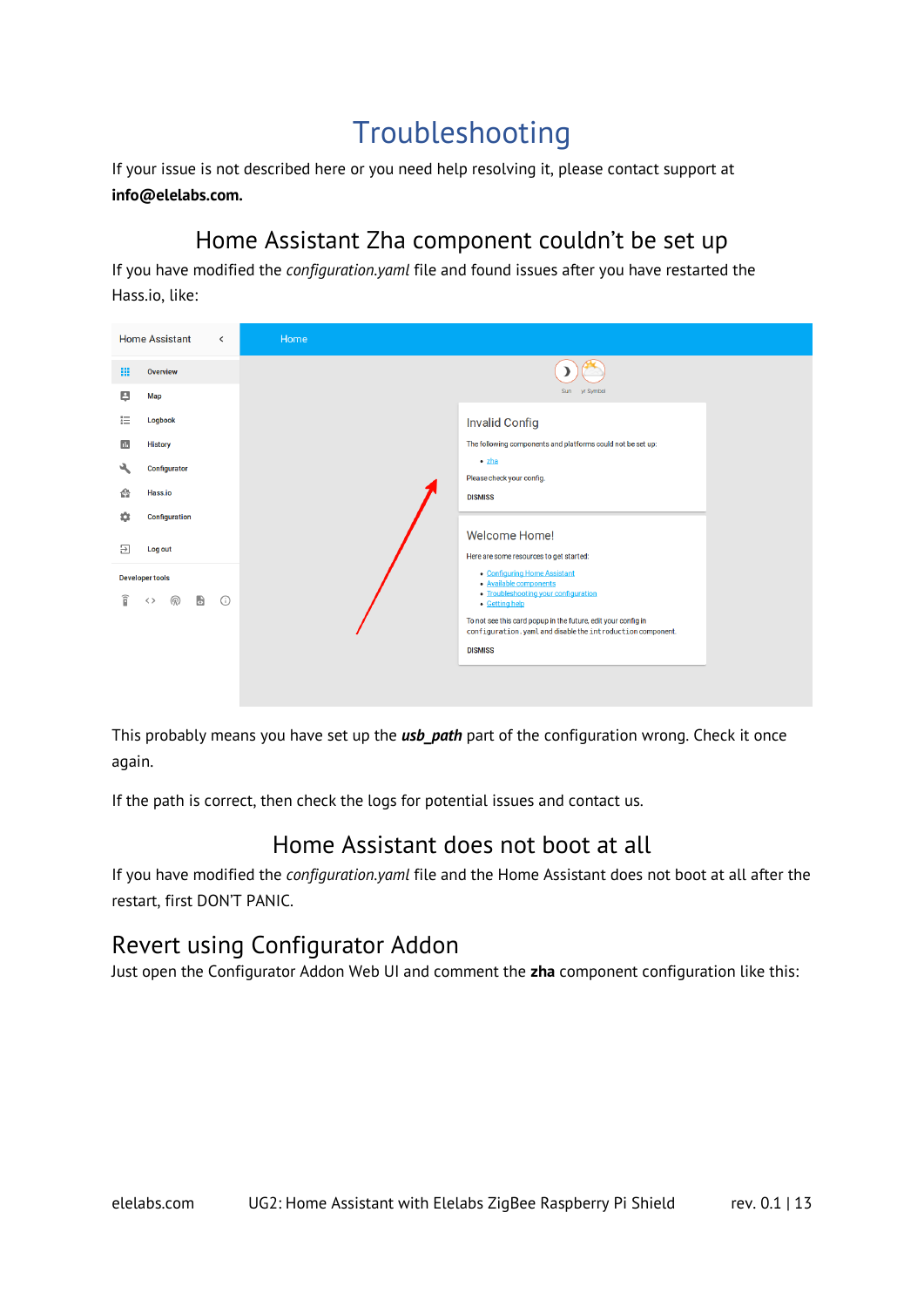Configurator

#### **Trigger platforms**

#### /config/configuration.yaml

| Select trigger platform | ▼                                                              |
|-------------------------|----------------------------------------------------------------|
|                         | logbook:-<br>50                                                |
|                         | 51                                                             |
|                         | # Enables a map showing the location of tracked devices-<br>52 |
| Events                  | 53<br>map:                                                     |
| $\star$                 | 54                                                             |
|                         | ▼<br>55<br># Track the sun-                                    |
|                         | 56<br>sum:                                                     |
|                         | 57                                                             |
| <b>Entities</b>         | # Weather prediction-<br>58                                    |
|                         | $59 -$ sensor:                                                 |
| Sun (sun.sun)           | →→→ platform: ·yr¬<br>60<br>▼                                  |
|                         | 61                                                             |
|                         | 62<br># Text to speech-                                        |
|                         | $63 - \text{tts}$ :                                            |
| Conditions              | ----platform: google-<br>64                                    |
| Select condition        | 65                                                             |
|                         | ▼<br>$#$ -Cloud-<br>66                                         |
|                         | cloud:~<br>67                                                  |
|                         | 68                                                             |
| Services                | group: !include groups.yaml-<br>69                             |
|                         | automation: !include automations.yaml-<br>$70^{\circ}$         |
| automation.reload       | script: !include scripts.yaml-<br>71<br>v                      |
|                         | 72                                                             |
|                         | $73 - #zha:-$                                                  |
|                         | # usb_path: /dev/ttyUSB0-<br>74                                |
|                         | # database_path: zigbee.db-<br>75                              |
|                         | # baudrate: 57600<br>76                                        |
|                         | 77                                                             |
|                         | $78 - \text{logger}$ :                                         |

Then restart Hass.io and it will work as before.

#### <span id="page-13-0"></span>Revert using SSH Addon

If you have the SSH Addon installed – login to the device using it. Open the *configuration.yaml* file using VI text editor and comment the **zha** component configuration, like:

vi /config/configuration.yaml



Then restart Hass.io and it will work as before.

#### <span id="page-13-1"></span>How to fix

Now once we have reverted everything back to normal let's resolve the issues.

First, we need to check the logs with the command:

hassio homeassistant logs

If you see the following issue: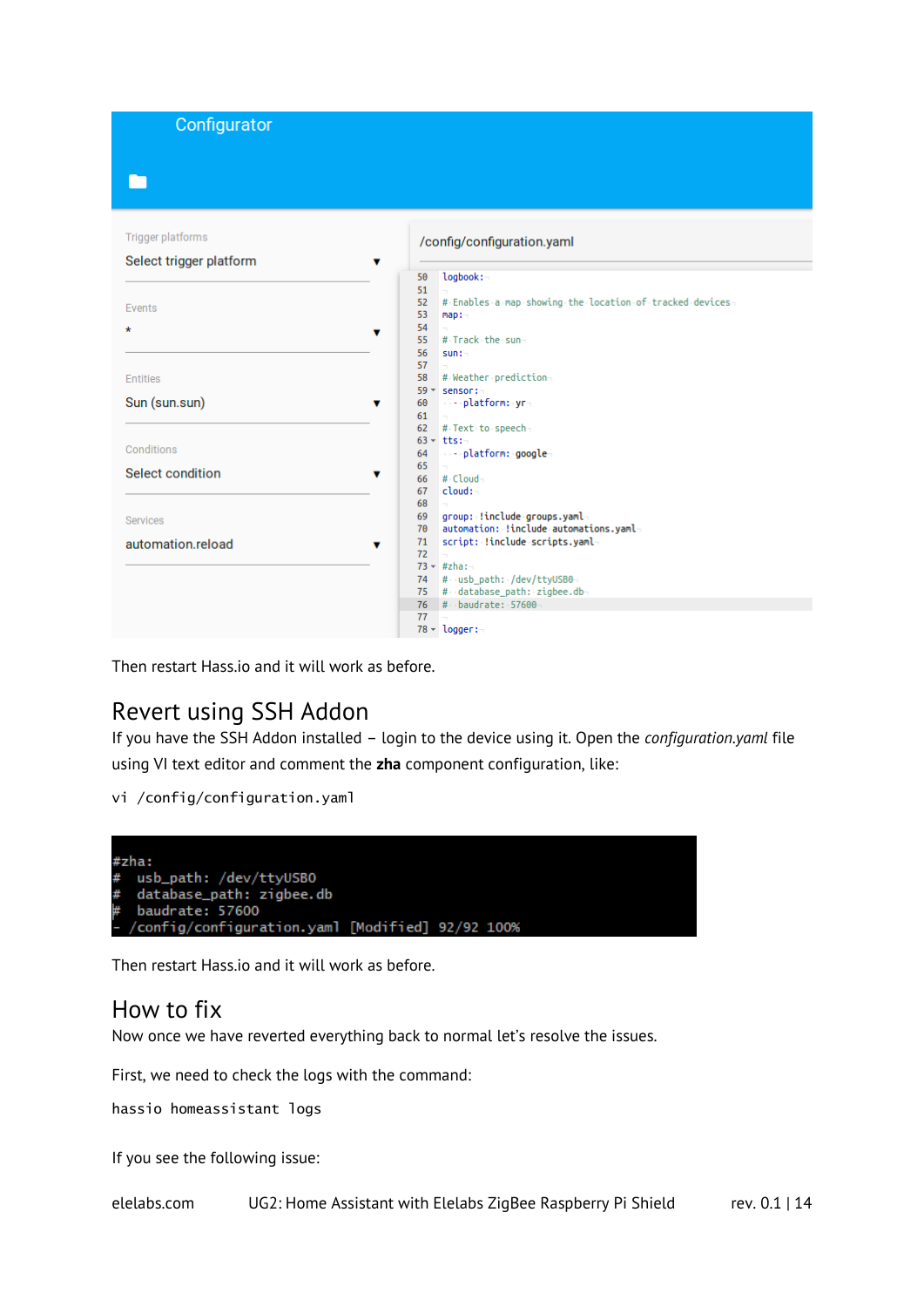

```
 File "/usr/lib/python3.6/site-packages/bellows/ezsp.py", line 173, in 
frame_received
     assert expected_id == frame_id
AssertionError
```
That means your Elelabs ZigBee RPi Shield has a different version, probably **v6.** While Home Assistant version is <=0.66.

First, **try to update** the Home Assistant, probably later versions will support v6 ezsp protocol and you will not have this issue.

Second, try to perform the Software Downgrade on the Elelabs ZigBee RPi Shield to downgrade it to **v5**, which is supported on 0.66. To do it you better contact us at **[info@elelabs.com](mailto:info@elelabs.com)**.

### <span id="page-14-0"></span>Zha component is loaded correctly but no zha.permit service

In this case, most probably the ZigBee component is simply not loaded. Try to investigate the logs for the issue or contact us.

### <span id="page-14-1"></span>Zha component is loaded, zha.permit is started, but can't add the device

First, investigate the logs and confirm you can see the start of the Permit command:

|  |  | 2018-04-07 19:47:30 DEBUG (MainThread) [bellows.uart] Data frame: b'1152a157547f15f9de7e'               |
|--|--|---------------------------------------------------------------------------------------------------------|
|  |  | 2018-04-07 19:47:30 DEBUG (MainThread) [bellows.uart] Sending: b'82503a7e'                              |
|  |  | 2018-04-07 19:47:30 DEBUG (MainThread) [bellows.ezspl Application frame 85 (setPolicy) received         |
|  |  | 2018-04-07 19:47:30 DEBUG (MainThread) [bellows.ezsp] Send command getNodeId                            |
|  |  | 2018-04-07 19:47:30 DEBUG (MainThread) [bellows.uart] Sending: b'12532157540ded467e'                    |
|  |  | 2018-04-07 19:47:30 DEBUG (MainThread) [bellows.uart] Data frame: b'2253a157540d15b2a70f7e'             |
|  |  | 2018-04-07 19:47:30 DEBUG (MainThread) [bellows.uart] Sending: b'83401b7e'                              |
|  |  | 2018-04-07 19:47:30 DEBUG (MainThread) [bellows.ezsp] Application frame 39 (getNodeId) received         |
|  |  | 2018-04-07 19:47:30 DEBUG (MainThread) [bellows.ezsp] Send command getEui64                             |
|  |  | 2018-04-07 19:47:30 DEBUG (MainThread) [bellows.uart] Sending: b'23502157540c79997e'                    |
|  |  | 2018-04-07 19:47:30 DEBUG (MainThread) [bellows.uart] Data frame: b'3350a157540cd129e69e4a4aa755bb087e' |
|  |  | 2018-04-07 19:47:30 DEBUG (MainThread) [bellows.uart] Sending: b'8430fc7e'                              |
|  |  | 2018-04-07 19:47:30 DEBUG (MainThread) [bellows.ezsp] Application frame 38 (getEui64) received          |
|  |  | 2018-04-07 19:56:15 INFO (MainThread) [homeassistant.components.zha] Permitting joins for 60s           |
|  |  | 2018-04-07 19:56:15 DEBUG (MainThread) [bellows.ezsp] Send command permitJoining                        |
|  |  | 2018-04-07 19:56:15 DEBUG (MainThread) [bellows.uart] Sending: b'3451215754082964ae7e'                  |
|  |  |                                                                                                         |

If present, then check what happens next:

#### <span id="page-14-2"></span>The device tries to be added, but an error occurs

If you can see something like this error, when the device is added: